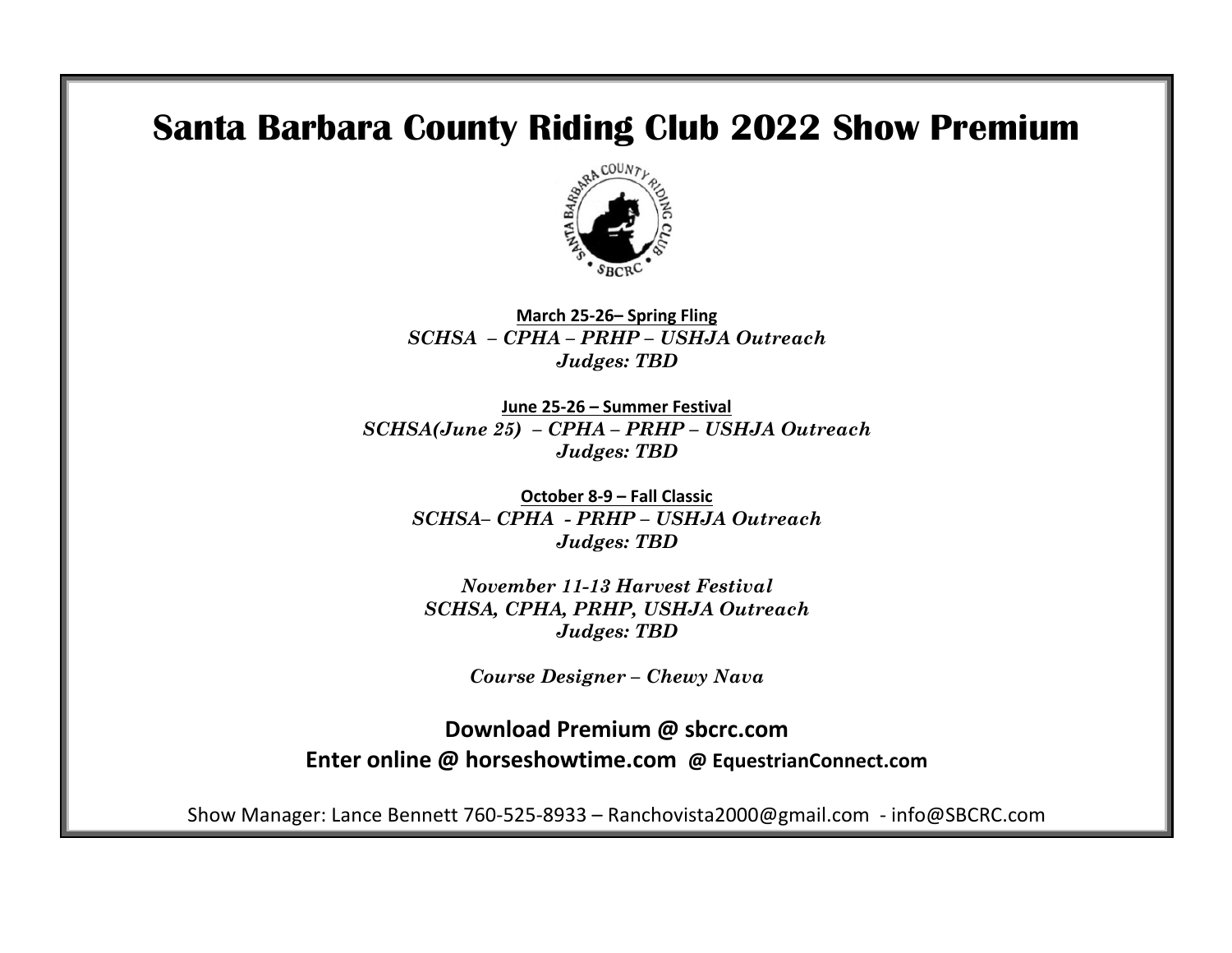# **RULES AND REGULATIONS**

# This is an SBCRC Regular Member Show held in accordance with SBCRC Rules. Rulebooks, & Amendments are available at SBCRC.com. **TO BE ELIGIBLE FOR YEAR END POINTS, RIDER AND TRAINER MUST BE AN SBCRC MEMBER BY THE LAST DAY OF THE SHOW.**

### **No exceptions will be allowed.**

**1. Entries** postmarked after the closing date, Monday of the week of the show, will be assessed a post entry fee of \$25.00 per horse. **Returned payment fee of \$50 will be added to all returned payments.** 

**2. Adds and Scratches:** Adds and scratches may be made at no extra charge until 5 PM the night before the next show day. Scratches made the day of will be at no charge, classes added the day of will be assessed a \$5 add fee per class.

**3.** Management reserves the right to refuse, accept conditionally, or cancel entries, awards, or prizes, and/or adjust the time schedule, combine, scratch or move classes as necessary, without claims or damage. A two minute gate call will be requested and enforced. Judge's decisions are final.

**4.** All professional and non-professionals riding in hunter, jumper and hunt-seat equitation classes must wear securely fastened protective headgear which meets or exceeds ASTM/SET standards and carries the SEI tag. Any rider violating this rule at any time will immediately be prohibited from further riding until such headgear is properly in place. Any riders not competing in the show must sign paperwork in the office BEFORE mounting horse.

**5. Stalls / Tack Rooms / Grooms Stalls** are \$150 and made of wooden construction with top and bottom doors. Stall chart to be posted Thursday morning of the show week. Bedding will not be provided. Order stalls on entry form. **Horses may move in no earlier than Friday before the show.**

**6. Haul-In Fees** are \$85.00 per day, per horse, for those not getting stalls. If you pay the Haul-in fee and your horse is found in a stall, you will be charged for a stall in addition to your Haul-in fee.

**7. RV Parking & Hook-Ups** can be reserved by calling Earl Warren (805)563-1098 or earlwarren.com/rv-park

**8. Refunds**: Entry fees will be refunded in full, less stall fee and a \$40.00 office charge with a veterinary certificate or medical doctor's note prior to the start of the show. Stall fees are non-refundable.

**9. Schooling** will be allowed between 12pm and 5pm on the day before the show. No Juniors are allowed to school over fences without their trainer in the area. There is a mandatory schooling fee of \$30.00 per horse. Non showing horses **must** pay the schooling fee.

**10. Open Warm Up:** Saturday & Sunday **s**chooling in the arenas will be from 6:30-7:30am. No relocating jumps. Schooling is to be done at SBCRC's discretion.

**11. Non Judged Schooling \$25:** This hunter/equitation/jumper show schooling class is open all day with the fence height set to the class held at that time. This class can be entered more than once and must be ridden before the exhibitor rides in the judged class at that height.

12. Amateur Status: A person is an amateur after their 18<sup>th</sup> birthday who has not engaged in the following: received any compensation or payment in any form such as cash, goods, sponsorships, discounts, housing, board or training in exchange for riding, exercising, showing, training or schooling horses for others. An amateur can:

- serve as a camp counselor but not hired in the exclusive capacity as an equestrian instructor.
- teaching or training theraputic or disabled riders for therapeutic purposes is allowed.
- accept a non-monetary token gift of appreciation valued less than \$1000 annually.
- accept remuneration as a social media influence or social media brand ambassador.
- assist in setting schooling fences without remuneration.
- accept remuneration for barn duties on or off competition grounds, including but not limited to grooming, tacking and untacking, bathing, clipping, longing, braiding and stall and tack cleaning.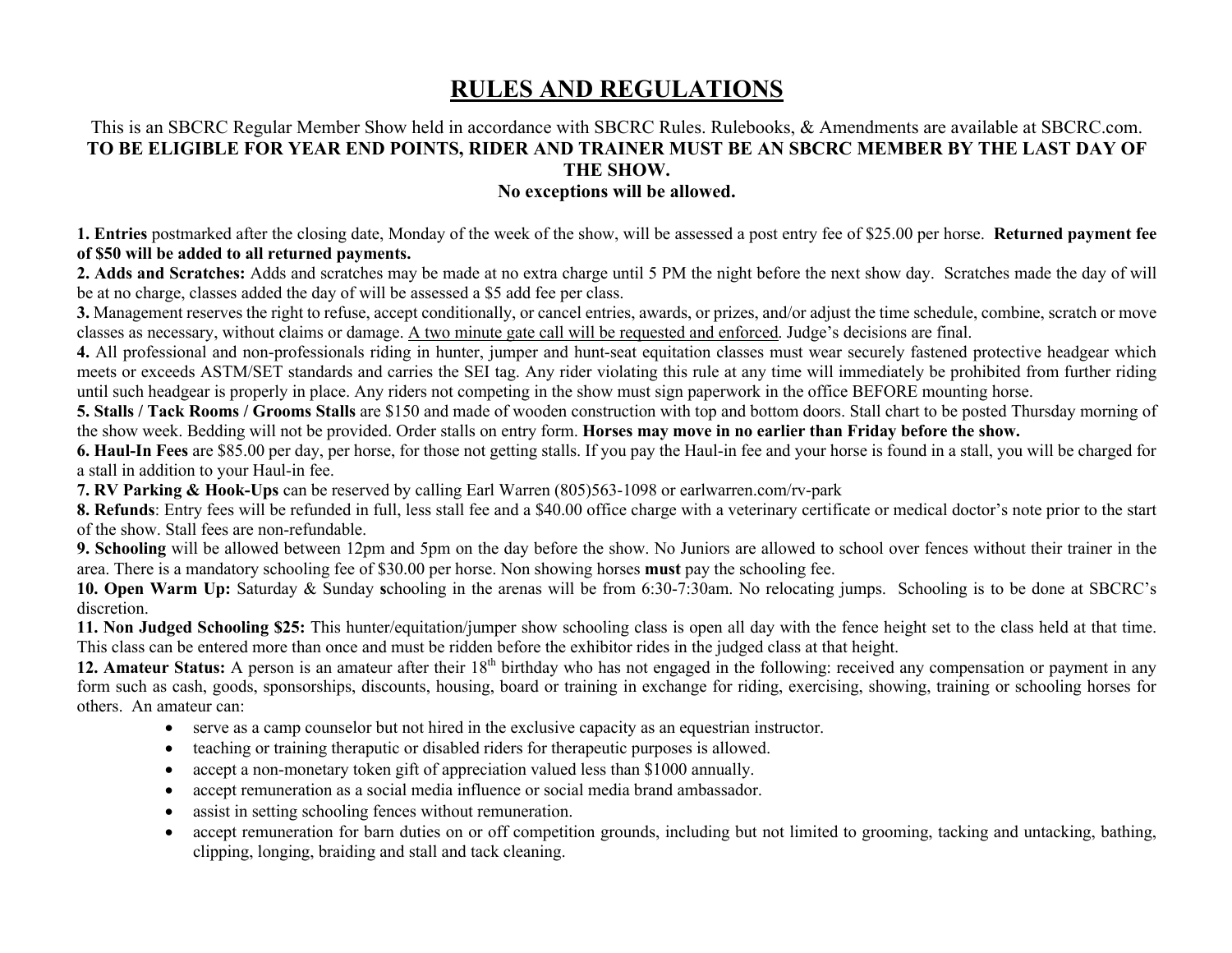**13. Media Fee \$15:** Mandatory fee assessed to every horse entered in the show. Provides SBCRC access to all photographs taken by a professional at the show and to insure said professional payment for services. Gives exhibitor access to all low resolution photos and discount on high resolution photos. **14. Office Fee \$40:** Mandatory fee which covers increased expenses related to Covid, general office costs as well as the EMT required to be on site.

**15. Feed/Bedding:** Call La Cumbre Feed for feed/bedding orders (805) 687-1880

**16. Non-Showing horse: \$180 flat rate for the show** 

# **SBCRC DEFINITIONS**

# **Divisions with only 1 entry will not receive the daily division championship ribbon but will be eligible for year-end awards**

# **Tack Room Award -** Judged on best decorated tack room

**244. \$250 USHJA Hunter Derby**: Open to all riders. USHJA Outreach: Two round hunter derby. First round "classic" course of at least 10 fences at 2'6" with 3 options set at 2'9". Top 12 return for the second round in reverse order of score. The second round or "handy round" will consist of at least 8 jumps, handy style lines, turns and jumps with 3 options set at 2'9". Judge will use open numerical scoring. After judge's score is given, 1 point will be added for each high option fence jumped successfully for a maximum of 3 additional points added. If less than 5 entries, the class will be run for less prize money. Prize divided: 1st 30%, 2nd 25%, 3rd 20%. 4<sup>th</sup> 15% 5th 10% Entry Fee \$75. **245. \$500 Hunter Derby** : Open to all riders. Two round hunter derby. First round "classic" course of at least 10 fences at 3' with 3 options set

at 3'3". Top 12 return for second round in reverse order of score. The second round or "handy round" will consist of at least 8 jumps, handy style lines, turns and jumps with 3 options set at 3'3". Judge will use open numerical scoring. After judge's score is given, 1 point will be added for each high option fence jumped successfully for a maximum of 3 additional points added. Same Horse/Rider combination may not cross enter into the USHJA Hunter Derby. If less than 5 entries, the class will be run for less prize money. Prize divided: 1st 30%, 2nd 25%, 3rd 20%. 4th 14% 5th 10%. Entry Fee \$75.

**300. \$500 Horse and Hound Derby:** Open to all riders.Teams of two, one rider /horse combination and one dog handler/dog combination. First phase is to be a handy hunter course of no more than 8 jumps 2'3 in height, no combinations. Second phase will be timed dog agility. Time starts when dismounted horse rider tags dog handler. Three faults for refusal and four faults for a dropped rail for either dog or horse, faults will be subtracted from final score. Final score will be dog agility time subtracted from a total score of 100 added to the first round score minus any faults, highest score wins. Entry Fee \$75.

**240.Camelot Hunter Challenge**: Open to Jr/Am Riders. Fences set at 3'. It is a handy hunter class open to Jr/Am. At the end of the first round the judge asks a hunter type question. First and second place qualify for finals at the Camelot Classic held in October.

**236.Camelot Hunter Challenge**: Open to Junior/Amateur Riders. Fences set at 2'6. It is a handy hunter class open to Jr/Am. At the end of the first round the judge asks a hunter type question. First and second place qualify for finals at the Camelot Classic held in October.

**502. Costume Class –** Single or groups of costumed riders - riding or being hand-walked around the ring and judged. - \$15 entry fee **505. Open Equitation Classic**: To be judged over an equitation type course of a minimum of eight fences 2'9" – 3' in height, and may include one combination. The top four riders (if available) in the class must be asked to work off. A minimum of two entries must be judged over the course, in order to have ribbons and awards.

**106-110 Training Hunter:** Open to all riders. Fences at 2'6". This division will qualify for year-end awards. Classes held both days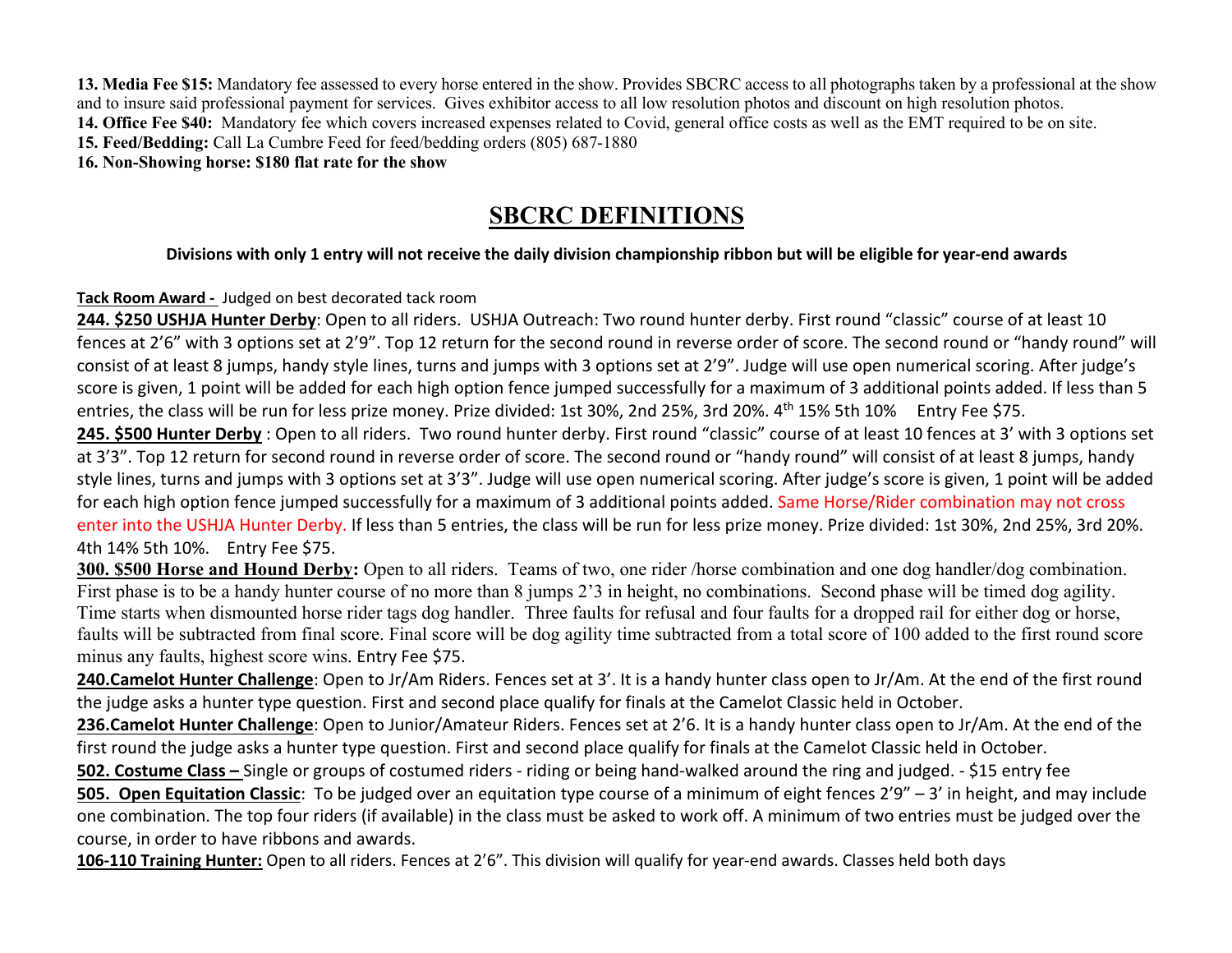**101 – 105 Baby Green Hunter:** Open to all riders. Fences at 2'6". This division will qualify for year-end awards. The horse may not have jumped 3' or higher. Horses are eligible to show in this division for two years. Classes held both days.

**111-115 Low Hunter:** Open to all riders. Fences to be 2'9". This division has no entry restrictions. This division will qualify for year-end awards.

**116-120 Performance Hunter**: Open to any riders. Shown over a hunter type course at 3'3". This division will qualify for year-end awards. Horses jog for soundness.

**168 -170 USHJA Outreach Low Child/Adult Hunter**: Open to Jr/Am Riders. Fences 2'9". To be eligible for this division rider may not have shown in a class set at 3'3" or higher.

**165 -167 USHJA Outreach Low Child/Adult Equitation**: Open to Jr/Am Riders. Fences 2'9". To be eligible for this division rider may not have shown in a class set at 3'3" or higher.

**174-176 USHJA Outreach Restricted Hunter:** Open to Jr./Am Riders. Fences 2'6". To be eligible a rider may not compete in classes where fences are set higher than 2'9" during the current show year.

**171-173 USHJA Outreach Restricted Equitation:** Open to Jr./Am Riders. Fences 2'6". To be eligible a rider may not compete in classes where fences are set higher than 2'9" during the current show year.

**124-126 Amateur 18 & over Hunter:** Fences to be 2'9"-3'. To be shown over a course of a minimum of eight fences. Combinations may be included. Riders may not cross enter into any class at the same show with fences exceeding 3'3" except Adult Jumpers, Jr/Am Mod Jumpers, Equitation and Medal Classes.

**121-123 18 & over Equitation:** Fences to be 2'9"-3'. To be shown over a course of a minimum of eight fences. Combinations may be included.

**130-132 Children's 12-17 Hunter:** Shown over a course with a minimum of 8 at fences 2'9" to 3'. May be combined. Riders may not cross enter into any class at the same show with fences exceeding 3'3" except Child Jumpers, Jr/Am Mod Jumpers, Equitation and Medal Classes.

**127-129 12 – 17 Equitation:** Shown over a course with a minimum of 8 at fences 2'9" to 3'. May be combined.

**180-182 Children's 11 & under Hunter:** Open to junior riders 11 & under. Fences 2'6". Riders may not cross enter into any class at the same show with fences exceeding 3'3" except Adult Jumpers, Jr/Am Mod Jumpers, Equitation and Medal Classes.

**177-179 11 & under Equitation:** Open to junior riders 11 & under. Fences 2'6".

**156 – 158 Pony Hunter Division:** Fences to be 2'-2'3". Open to junior riders 17 & under in age. Rider shall be emphasized in all classes. Ponies shall jump a course of a minimum of eight fences, no higher than 2'-2'3" in height, depending on the needs of the class. Ponies may enter like classes where eligible.

**153 – 155 Pony Equitation Division:** Fences to be 2'-2'3". Open to junior riders 17 & under in age. Rider shall be emphasized in all classes. Ponies shall jump a course of a minimum of eight fences, no higher than 2'-2'3" in height, depending on the needs of the class. Ponies may enter like classes where eligible.

**150-152 USHJA Outreach Short/Long/Rusty Stirrup Hunter:** Fences set at 2'. Open to riders who have not shown over fences exceeding 2'3" during the current competition year. Riders may not have jumped fences 2'6" or higher at any show. No combinations or oxers. Short Stirrup 11 & Under, Long Stirrup 12 - 17, Rusty Stirrup is 18 & Over.

**147-149 USHJA Outreach Short/Long/Rusty Stirrup Equitation:** Fences set at 2'. Open to riders who have not shown over fences exceeding 2'3" during the current competition year. Riders may not have jumped fences 2'6" or higher at any show. No combinations or oxers. Short Stirrup 11 & Under, Long Stirrup 12 - 17, Rusty Stirrup is 18 & Over.

**162 – 164 USHJA Outreach Green Rider Jr/Am:** Fences 2'3". Riders may not have jumped fences 2'9" or higher at any show.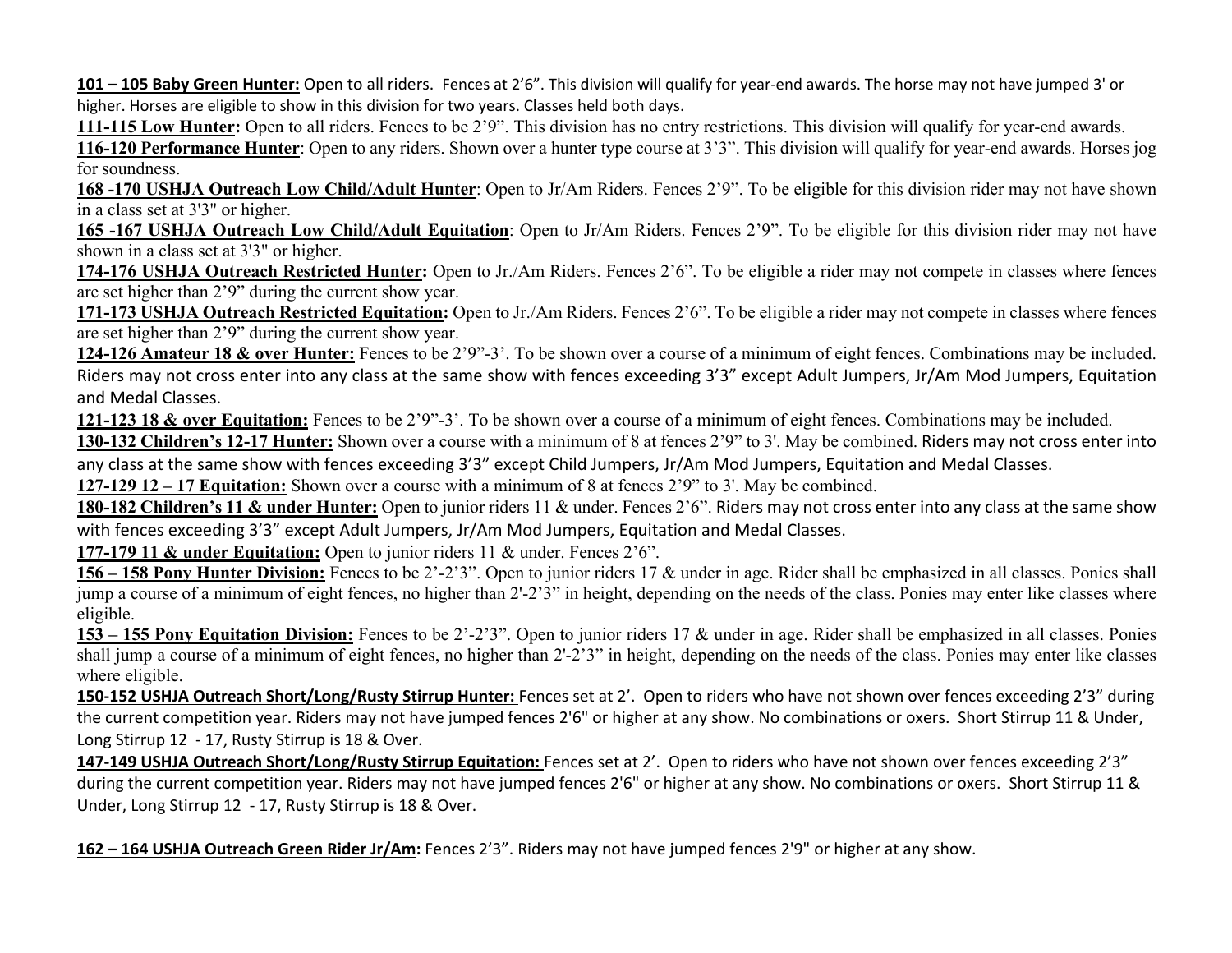### **159 – 161 USHJA Outreach Green Rider Equitation Jr/Am:** Fences 2'3". Riders may not have jumped fences 2'9" or higher at any show.

**136-137 USHJA Outreach Cross Rails Hunters:** Riders may not compete in any class where fences may be set at 2'3" or higher at any show. To be judged on the horsemanship of the rider (seat, hands, legs and control of mount), and safety shall be emphasized. Courses limited to eight jumps. **133-135 USHJA Outreach Cross Rails Equitation:** Riders may not compete in any class where fences may be set at 2'3" or higher at any show. To be judged on the horsemanship of the rider (seat, hands, legs and control of mount), and safety shall be emphasized. Courses limited to eight jumps. **139 – 146 USHJA Outreach Walk/Trot and Walk/Trot over poles:** To be eligible for this division, a rider must not have competed in a walk/trot/canter flat class. Once they have competed in a walk/trot/canter class, they may not return to this division. Judged on the horsemanship of the rider (seat, hands, legs and control of mount), correct diagonal and 2-point over poles. Safety shall be emphasized. This division will qualify for yearend awards. There will be one show champion given Sunday for all of the walk/trot and walk/trot poles classes during the show.

**221, 222 Beginner Walk:** To be eligible for this division, a rider must not have competed in a walk/trot/canter flat class or a jumping class. Once they have competed in a walk/trot/canter class, or a jumping class, they may not return to this division. Safety shall be emphasized.

**224. Mrs. Horace Rupp Flat Class:** Open to Jr/Am riders. This is a bridle path hunt seat class judged 40% on performance and conformation, 40% on horsemanship and 20% on neatness. To be shown on the flat with the judge's top group to work off at judge's discretion. Horses and ponies shall not wear boots. The year-end high point winner will receive a perpetual trophy.

### **Jumper classes will run as Table II sec.2(b or c) unless otherwise specified.**

**183-184 .70m Wake Up Open Jumpers:** Fences to be .70m in height. Table IV sec. 1 - Optimum time.

**185-187 USHJA Outreach .70m Wake-Up Jumpers Child/Adult:** Fences .70m. Open to horse/rider combinations who have not shown over fences .95m in height during the current competition year. Table IV sec. 1 – Optimum time

**188a-189 .75m Open Jumpers:** Fences to be .75m in height.

**190-192 USHJA Outreach .75m Hopeful Jumpers Child/Adult:** Fences .75m. Open to horse/rider combinations who have not shown over fences exceeding .95m in height during the current competition year.

**193,194 .85m Jumpers:** Fences to be .85m in height.

**195-197 USHJA Outreach .85m Pre-Child/Adult Jumpers:** Fences to be .85m in height. Open to horse/rider combinations who have not shown over fences exceeding 1m in height during the current competition year.

**198-199 .90m Open Jumpers - SCHSA:** Fences to be .90m in height.

**200-202 USHJA Outreach .90m Mod Child/Adult Jumpers – SCHSA:** Fences to be .90m in height.

**203-204 .95m Open Jumpers - SFHJA:** Fences to be .95m in height.

**204-206 USHJA Outreach .95m Low Child/Adult Jumpers - SCHSA:** Fences to be set at .95m in height.

**252-254 Open 1.0m Jumpers - SFHJA:** Fences to be set at 1.0m in height.

**210-212 USHJA Outreach 1.0m Low Child/Adult Jumpers - SCHSA:** Fences to be set at 1.0m in height.

**249-250 1.10m Open Jumpers:** Fences to be set at 1.10m in height.

**215-217 1.10m Child/Adult & Open Jumpers:** Fences to be set at 1.10m in height.

**219-220 1.20m Open Jumper:** Fences to be set at 1.20m in height.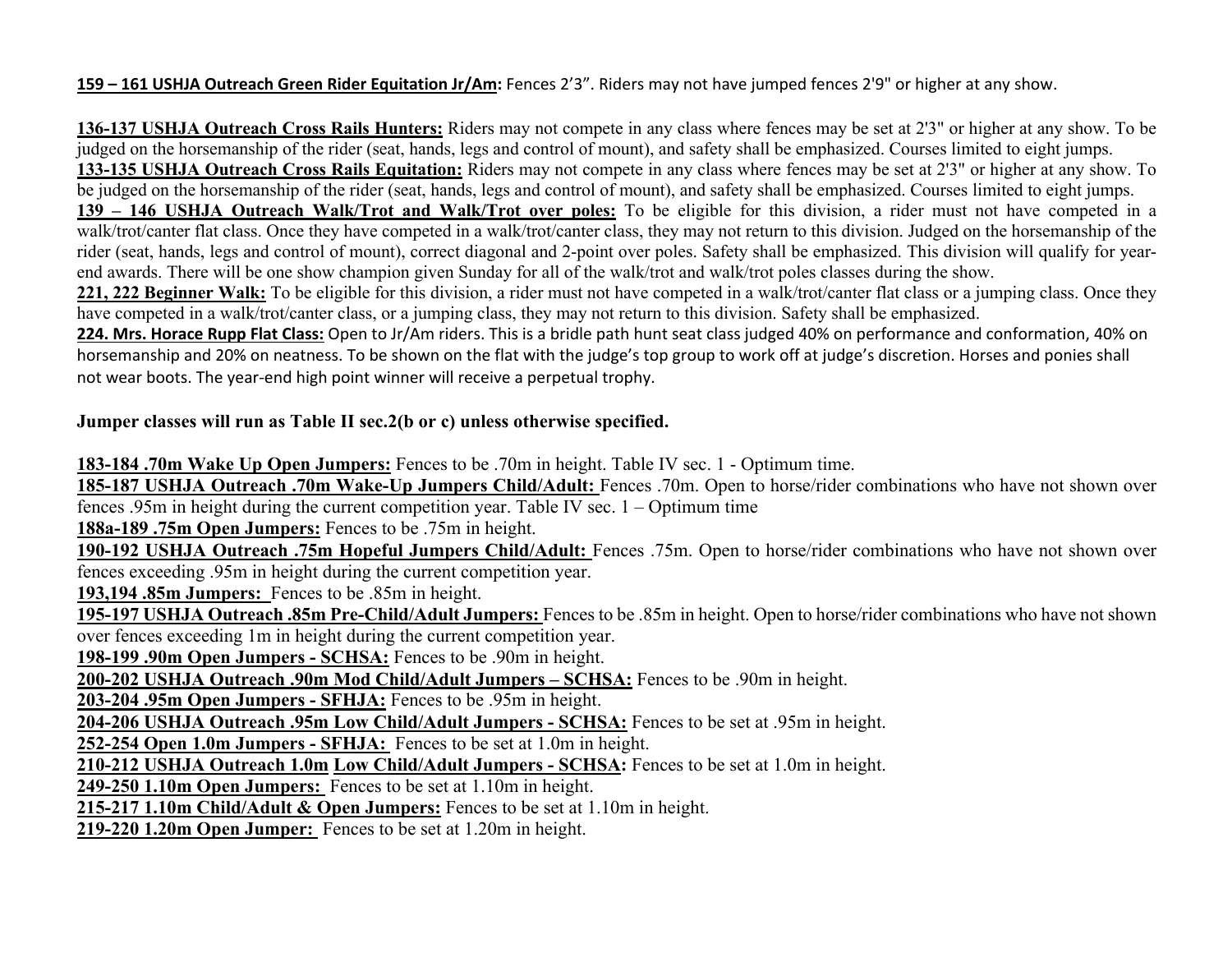**241. \$250 .80m Open Jumper Stake:** Entry fee to be \$75.00. If less than 5 entries class will be run for 50% less prize money. Prize divided: 1st  $30\%$ ,  $2^{\text{nd}}$   $25\%$ ,  $3^{\text{rd}}$   $20\%$ .  $4^{\text{th}}$  15%  $5^{\text{th}}$  10%. In order to be eligible horse must have been entered in at least one other class at the same show. Horse must show in, and break timers but does not need to complete.

**243. \$1000 1.15m Open Jumper Stake:** Entry fee to be \$75.00. If less than 5 entries class will be run for 50% less prize money. Prize divided:  $1^{\text{st}}$  30%,  $2^{\text{nd}}$  25%,  $3^{\text{rd}}$  20%.  $4^{\text{th}}$  15%  $5^{\text{th}}$  10%. In order to be eligible horse must have been entered in at least one other class at the same show. Horse must show in, and break timers but does not need to complete.

**242.Gambler's Choice:** Entry fee to be \$75.00. Fences set at 1.0m. Each obstacle carries from 10-120 points according to its difficulty. Combination obstacles are not allowed. The obstacles must be built so that they can be jumped in both directions. Points allocated to the obstacles may be repeated at the discretion of the course designer. The competitor is credited with the number of points carried by each obstacle that has been jumped correctly. Each competitor has 50-90 seconds. During this time, obstacles may be jumped in either direction in any order. Each obstacle may be jumped twice. The starting line may be crossed in either direction. The competitor with the highest number of points wins. In the event of a tie the fastest time will decide. In order to be eligible horse must have been entered in at least one other class at the same show. Horse must show in, and break timers but does not need to complete. Class needs 5 entries to run. If less than 5 entries class will be run for 50% less prize money. Prize divided: 1st 50%, 2nd 30%, 3rd 20%.

**501. Rotating Rider Costume Class.** Teams of two compete over a course of 10 jumps where riders and horses jump a course set at .75m in height. Entry fee \$50/team. Each horse/rider combination must jump 5 jumps. Jumps must be jumped in order according to posted course. This class will be timed and faults are acquired when rails are knocked down. Winner is determined by fastest time and least amount of faults. Teams are encouraged to wear costumes and can pick their own music to ride to. Music must be turned in by 10am Saturday to the show office.

**506. 1.0m Open Jumper Derby:** Entry fee to be \$75.00. Fences to be set at 1.0m. The course will include natural obstacles not normally seen in a typical show jumping class such as logs, water, hedges and other jumps. If less than 5 entries class will be run for 50% less prize money. Prize divided: 1<sup>st</sup> 30%, 2<sup>nd</sup> 25%, 3<sup>rd</sup> 20%. 4<sup>th</sup> 15% 5<sup>th</sup> 10%. In order to be eligible horse must have been entered in at least one other class at the same show. Horse must show in, and break timers but does not need to complete.

**507. 1.10m Open Jumper Stake:** Entry fee to be \$75.00. Fences to be set at 1.10m. If less than 5 entries class will be run for 50% less prize money. Prize divided: 1<sup>st</sup> 30%, 2<sup>nd</sup> 25%, 3<sup>rd</sup> 20%. 4<sup>th</sup> 15% 5<sup>th</sup> 10%. In order to be eligible horse must have been entered in at least one other class at the same show. Horse must show in, and break timers but does not need to complete.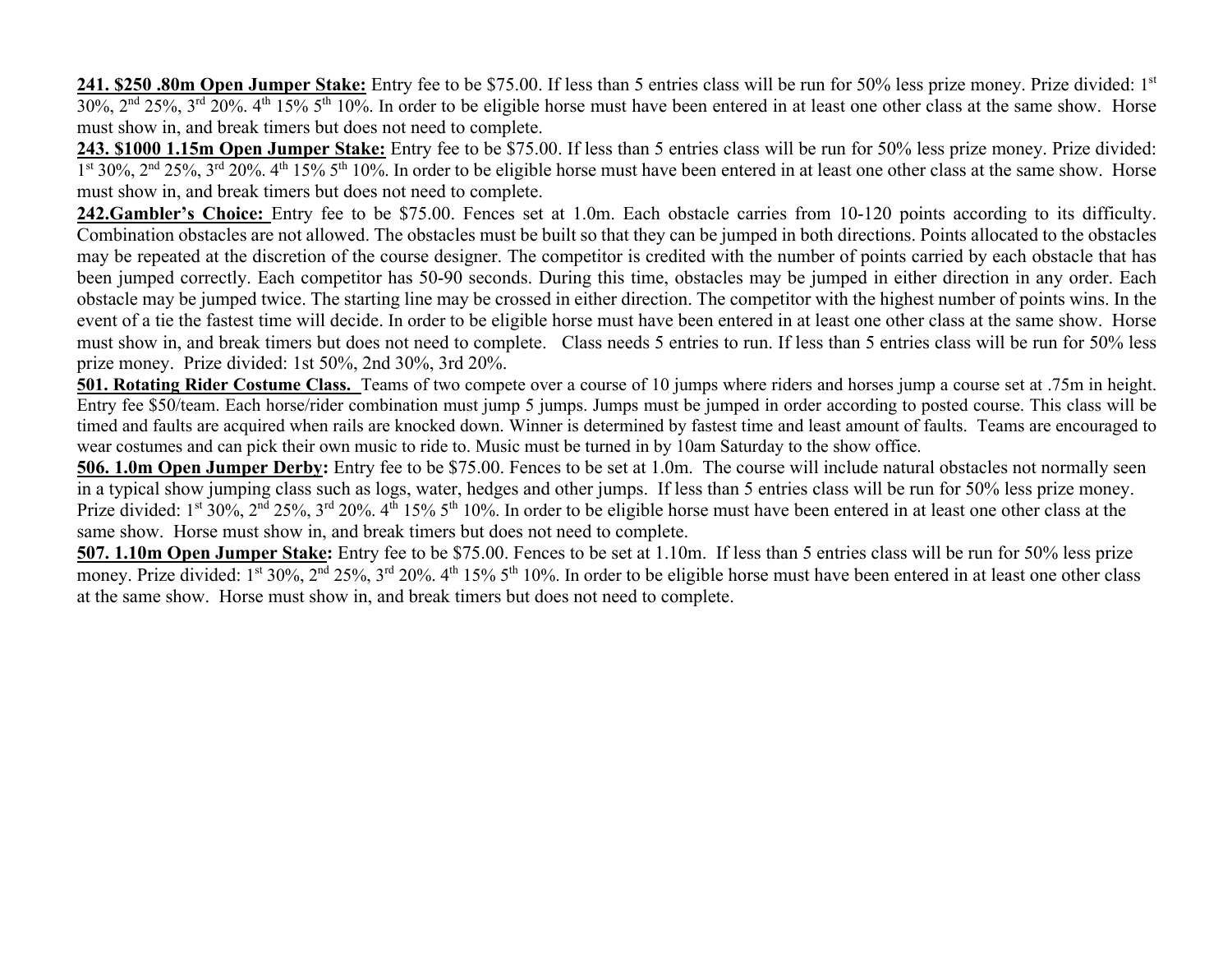# **SBCRC MEDALS**

# **Entry Fee: \$30 Medal Final Entry Fee: \$100**

**225. SBCRC Jr/Am Hunt Seat Medal**: This class is open to junior and amateur riders who are members of SBCRC. To be judged over an equitation type course of a minimum of eight fences 2'9" in height, and may include one combination. The top four riders (if available) in the class must be asked to work off. A minimum of two entries must be judged over the course, in order to qualify for the finals. In order to qualify for the year-end medal finals a rider must ride in, but not required to complete, at least one class during the qualifying period. A rider may continue to ride in the class for the year-end high point award. The winner of the finals each year shall be ineligible for any future medal class in the same division. Points are awarded the same as regular SBCRC classes.

**226. SBCRC Green Rider Medal:** This class is open to junior and amateur members of SBCRC who have not jumped fences 2'9" or higher at any show. To be shown over a course of up to eight fences not exceeding 2'3" in height, with no combinations. At the judge's discretion, the top four riders in the class may be asked to work off, using one or more of tests 1, 3, 4, 5, and 6 (trot and canter only) or any other tests that the judge deems suitable for the level of riders in the class. A minimum of two entries must be judged over the course, in order for the winner to qualify for the finals. In order to qualify for the year-end medal finals a rider must ride in but not required to complete at least one class during the qualifying period. A rider may continue to ride in the class for the year-end high point award. The winner of the finals each year shall be ineligible for any future medal class in the same division. Points are awarded the same as regular SBCRC classes.

**227. Betsy Woods Horsemanship Medal:** A two phase event designed to test a rider's ability to demonstrate proper horsemanship as it relates to work on the flat and over fences. The point values will be combined in the ratio of 60% for jumping and 40% on the flat. Riders in the flat phase may be asked to ride at the walk, rising trot, rising trot demonstrating a lengthening of stride, sitting trot, canter, hand gallop and counter canter. No Martingales are permitted in the flat phase and only traditional hunter type bits may be used (gags, leverage bits and hackamores are prohibited). The jumping phase will take place over an equitation type course of a minimum of 8 obstacles set at 2'6". The course may include a bending line, roll back to a single jump, a hand gallop to a single jump and a trot fence. The course must have at least two changes in direction. Combinations are not allowed. The course should be ridden in a direct and prompt fashion. The jumping phase will be scored using the open numerical system. Riders who have not won a hunter, jumper or equitation class at 3' or over may compete in this class. In order to qualify for the year-end medal finals a rider must ride in but not required to complete at least one class during the qualifying period. A rider may continue to ride in the class for the year-end high point award. The winner of the finals each year shall be ineligible for any future medal class in the same division. Points are awarded the same as regular SBCRC classes.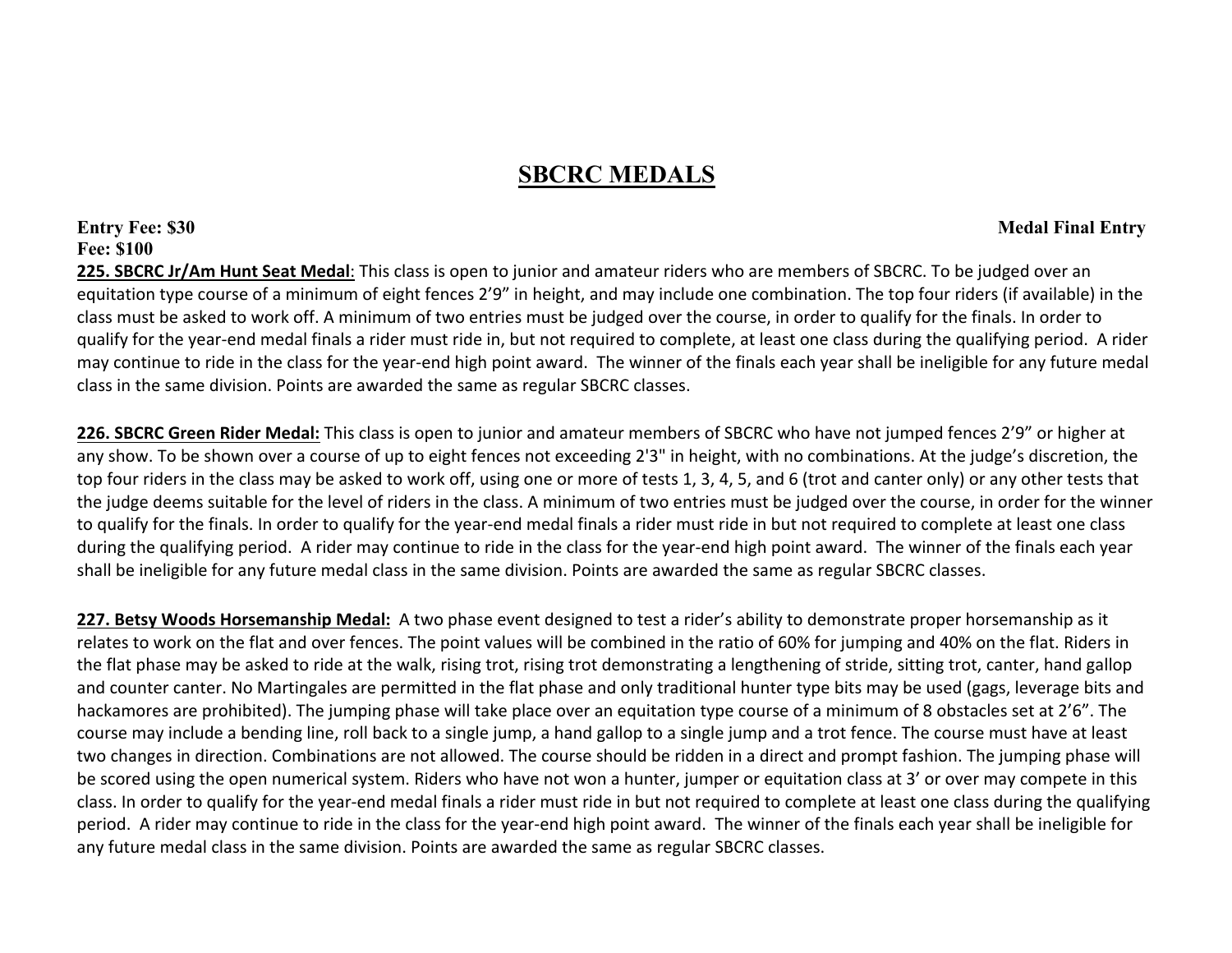# **SCHSA MEDALS**

**228. Futures Medal:** This class shall consist of one round over a course of at least 8 fences not to exceed 2'3". There shall be no combinations. Only one change of direction is required, a work-off must be built into the course. This class is restricted to Jr/Am members who have not competed in a class 2'6". At least 3 exhibitors must complete the course.

**213. 17-Under/ 232. 18-Over Medal:** This class shall consist of one round over fences counted (60%) and a flat phase (40%). The course will consist of at least eight fences set at 3', with two changes of direction, and at least one combination including an oxer. All riders must ride in both phases. The same horse and equipment must be used in both phases, with the exception of martingales, which may not be used in the flat phase. 3 riders must complete both phases for the class to count. To be eligible to compete in the Medal class a rider may not have won a medal class with fences exceeding 3'3".

**229. 12-Under/ 230. 13-Over Medal:** Fences shall be set at 2'6" with no combinations. Riders may not show in any class where fences may be set at 3' or higher. May be combined with 13 & Over Medal for points to count when less than 3 entries.

**233. SCHSA Equine Insurance Challenge**: Fences at 3'3". Open to Jr/Am members who have not won a 3'6" Medal Final. The course will consist of at least 8 fences, 3'3" in height with at least two changes of direction. Jumper type fences may be used.

# **CPHA MEDALS**

**234. CPHA Horsemanship**: Open to riders who have never won any medal, equitation, hunter or jumper class with fences 3' or higher within the last 10 years. Any rider competing currently or within the last 10 years at 3'3" or higher is also not eligible to compete in this class. Height: 2'6" 1 test of either halt or trot fence must be in course.

**235. CPHA Child/Adult:** Open to riders who have never won any medal, equitation, hunter or jumper class with fences 3'3" or higher within the last 10 years. Any rider competing currently or within the last 10 years at 3'6" or higher is also not eligible to compete in this class. Height: 3'

### **PRHP MEDALS**

**237. PRHP 2' Medal**: Fences not to exceed 2' in height. Minimum of 2 riders must complete the course in order for round to qualify for points. Top 4 riders if available may be asked to work off at judges discretion. Tests may include USEF tests 1-6 and 10 – 13. Class is open to all Jr and AM riders who have not competed in classes above 3'. Riders may not cross enter into the PRHP 3' medal. Finals to be held at Turkey Trot and jump show.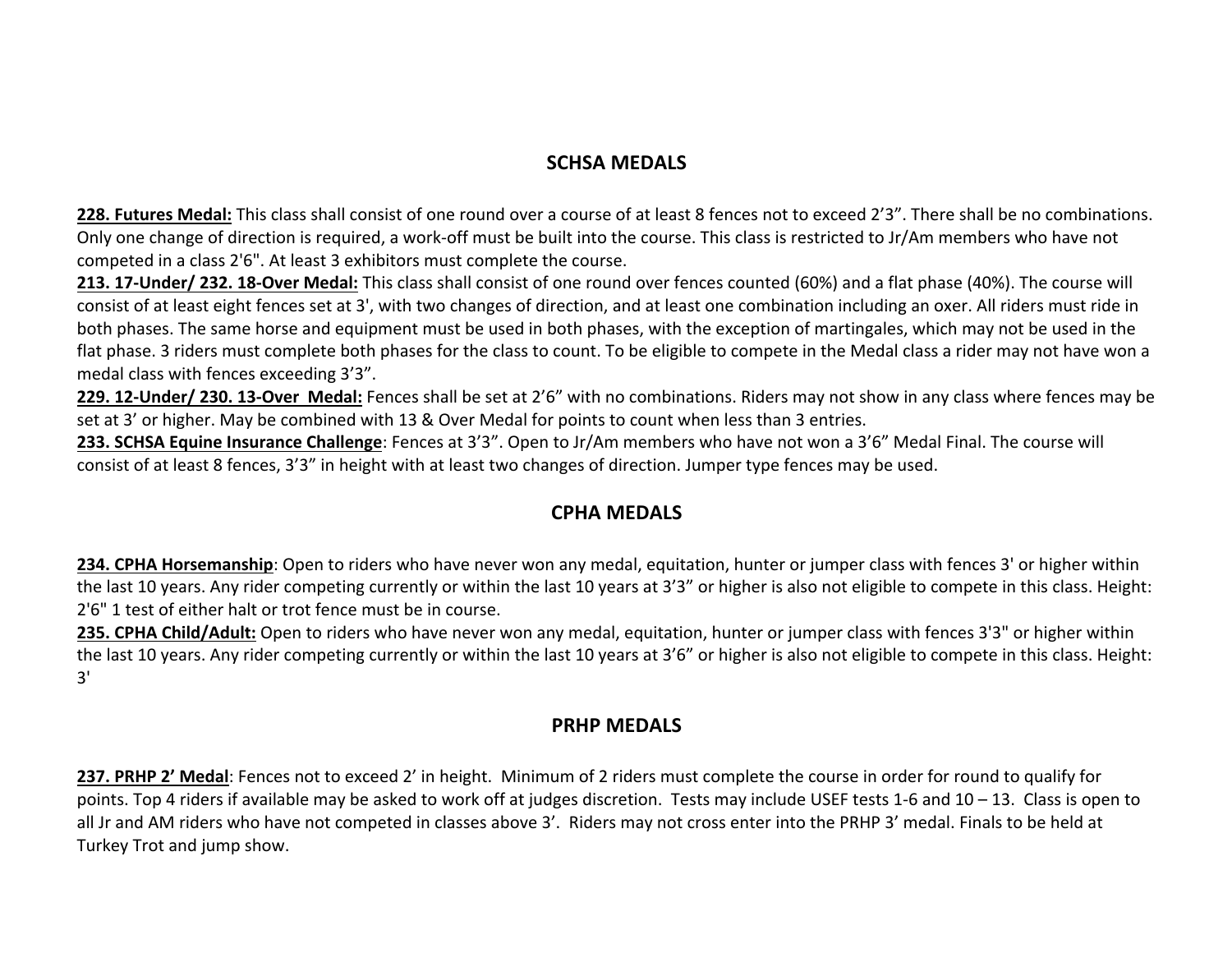**238. PRHP 3' medal:** Fences not to exceed 3' in height. Minimum of 2 riders must complete the course in order for round to qualify for points. Top 4 riders if available may be asked to work off at judges discretion. Tests may include USEF tests 1-17. Class may run in either a jumper or hunter style arena, jumper tack is permitted. Open to all Jr and AM riders. Riders may not cross enter into the PRHP 3' medal. Finals to be held at Turkey Trot and jump show.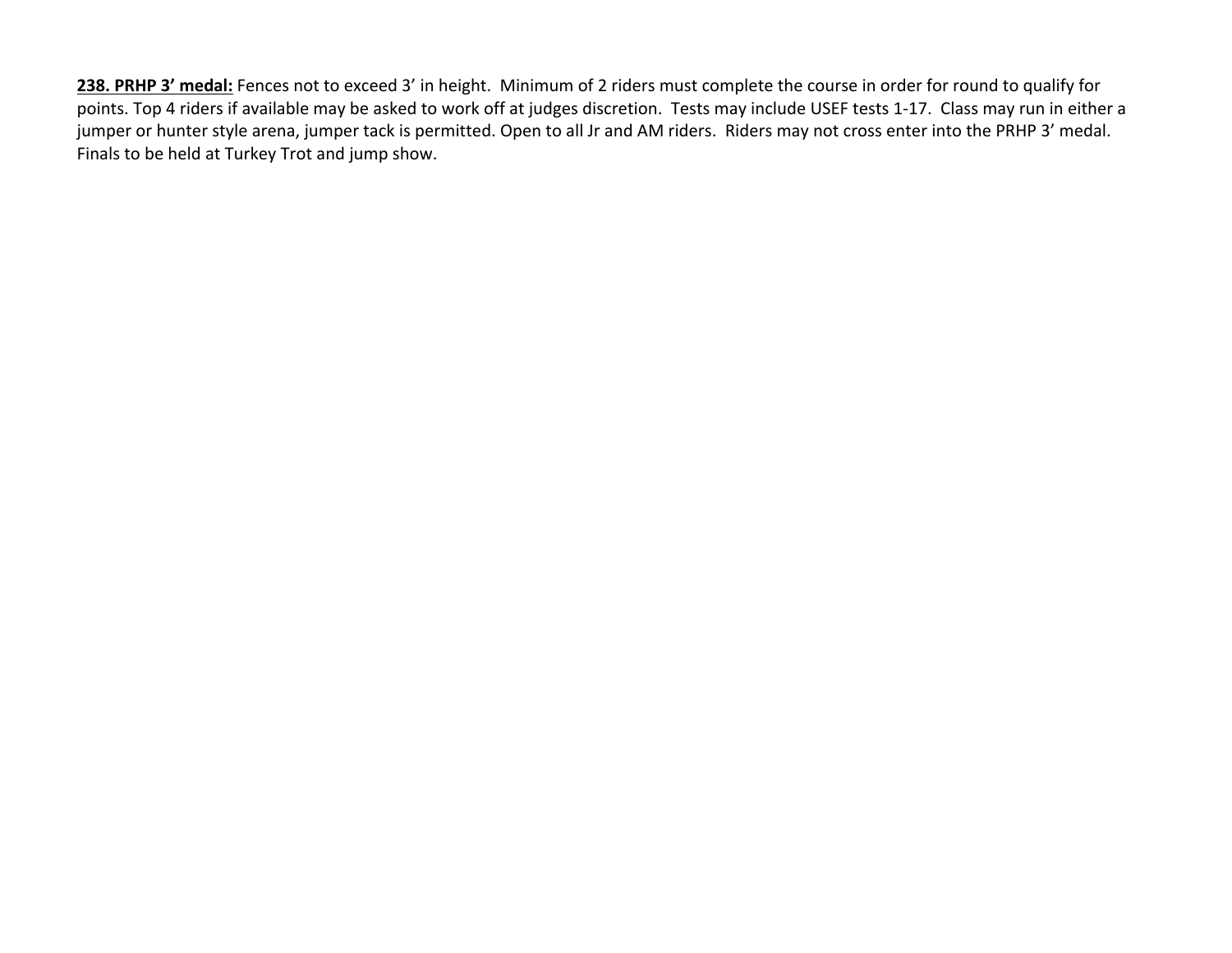#### **SBCRC SPRING FLING**

| NonJudged Schooling<br><b>Baby Green Hunters</b><br><b>Baby Green Hunters</b><br>Training Hunters - 2'6"<br>Training Hunters - 2'6"<br>Performance Hunters - 3'3"<br>Performance Hunters - 3'3"<br>OR Cross Rail Eq. Flat Child/Adult<br>OR Cross Rail Hunters O/F Child/Adult |
|--------------------------------------------------------------------------------------------------------------------------------------------------------------------------------------------------------------------------------------------------------------------------------|
|                                                                                                                                                                                                                                                                                |
|                                                                                                                                                                                                                                                                                |
|                                                                                                                                                                                                                                                                                |
|                                                                                                                                                                                                                                                                                |
|                                                                                                                                                                                                                                                                                |
|                                                                                                                                                                                                                                                                                |
|                                                                                                                                                                                                                                                                                |
|                                                                                                                                                                                                                                                                                |
|                                                                                                                                                                                                                                                                                |
|                                                                                                                                                                                                                                                                                |
|                                                                                                                                                                                                                                                                                |
| OR Cross Rail Equitation O/F Child/Adult                                                                                                                                                                                                                                       |
|                                                                                                                                                                                                                                                                                |
| OR Walk/Trot Equitation                                                                                                                                                                                                                                                        |
| <b>OR</b> Walk/Trot Hunter                                                                                                                                                                                                                                                     |
| <b>OR</b> Walk/Trot Hunter Over Poles                                                                                                                                                                                                                                          |
| OR Walk/Trot Eq. Over Poles                                                                                                                                                                                                                                                    |
|                                                                                                                                                                                                                                                                                |
| OR Short/Long/Rusty Eq. Flat                                                                                                                                                                                                                                                   |
| OR Short/Long/Rusty Hunters -2'                                                                                                                                                                                                                                                |
| OR Short/Long/Rusty Eq O/F-2'                                                                                                                                                                                                                                                  |
|                                                                                                                                                                                                                                                                                |
| Pony Hunters - 2'-2'3"                                                                                                                                                                                                                                                         |
| Pony Eq. O/F - 2'-2'3"                                                                                                                                                                                                                                                         |
| OR Green Rider Eq. Flat                                                                                                                                                                                                                                                        |
| OR Green Rider Hunters - 2'3"                                                                                                                                                                                                                                                  |
| OR Green Rider Eq. O/F - 2'3"                                                                                                                                                                                                                                                  |
| OR Low Child/AA Eq. Flat                                                                                                                                                                                                                                                       |
| OR Low Child/AA Hunters - 2'9"                                                                                                                                                                                                                                                 |
| OR Low Child/AA Eq.O/F - 2'9"                                                                                                                                                                                                                                                  |
| Camelot Hunter Challenge 2'6"                                                                                                                                                                                                                                                  |
| OR Restricted Eq. Flat                                                                                                                                                                                                                                                         |
| OR Restricted Hunters - 2'6"                                                                                                                                                                                                                                                   |
| OR Restricted Eq.O/F - 2'6"                                                                                                                                                                                                                                                    |
| Child Eq. Flat 11-under                                                                                                                                                                                                                                                        |
| Child Hunters 11-under - 2'6"                                                                                                                                                                                                                                                  |
| Child Eq. O/F 11-under - 2'6"                                                                                                                                                                                                                                                  |
|                                                                                                                                                                                                                                                                                |
|                                                                                                                                                                                                                                                                                |
|                                                                                                                                                                                                                                                                                |
|                                                                                                                                                                                                                                                                                |
|                                                                                                                                                                                                                                                                                |
|                                                                                                                                                                                                                                                                                |
|                                                                                                                                                                                                                                                                                |
|                                                                                                                                                                                                                                                                                |
|                                                                                                                                                                                                                                                                                |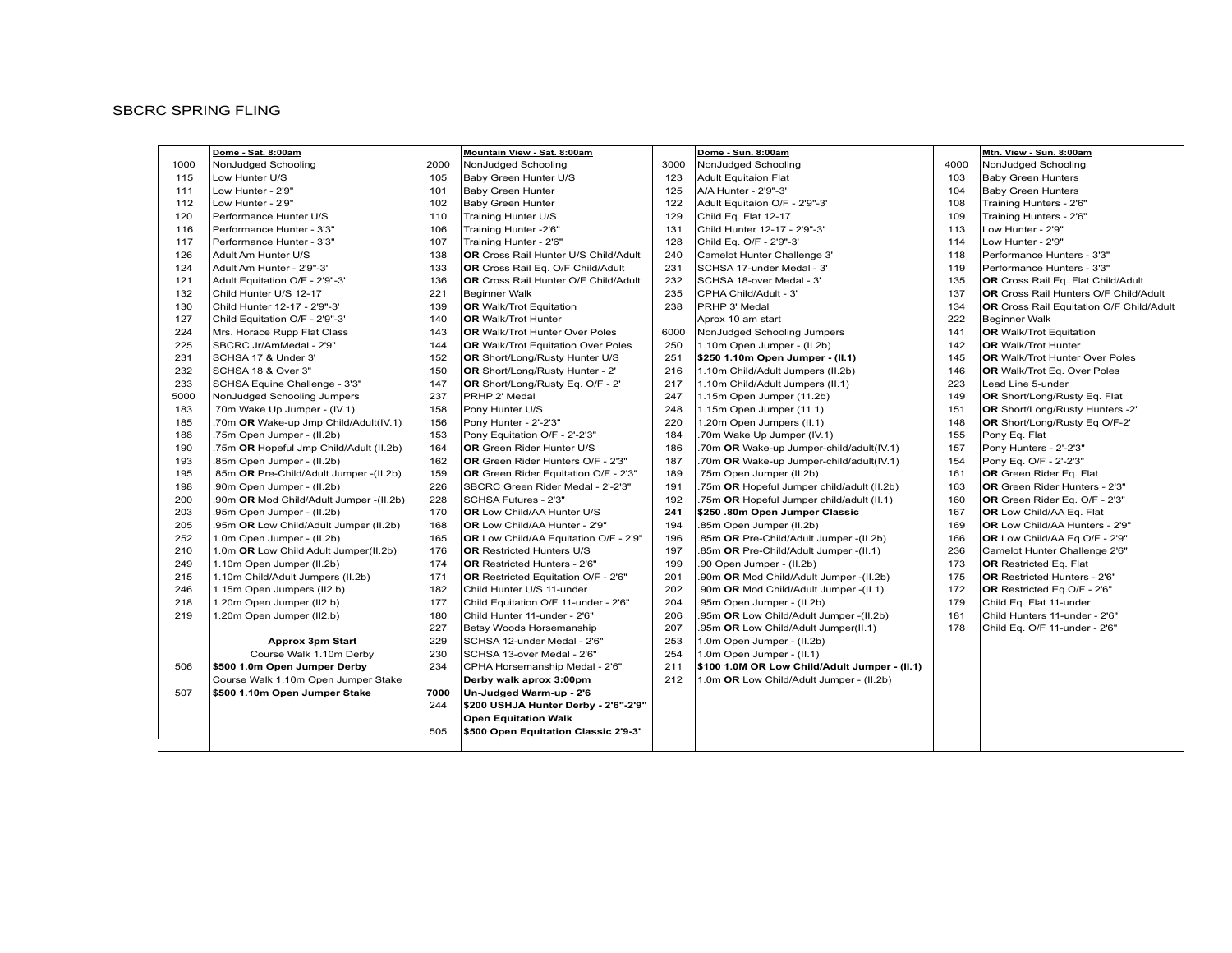#### **SBCRC SUMMER FESTIVAL**

|      | Dome - Sat. 8:00am                      |      | Mountain View - Sat. 8:00am                 |      | Dome - Sun. 8:00am                            |      | Mtn. View - Sun. 8:00am                         |
|------|-----------------------------------------|------|---------------------------------------------|------|-----------------------------------------------|------|-------------------------------------------------|
| 1000 | NonJudged Schooling                     | 2000 | NonJudged Schooling                         | 3000 | NonJudged Schooling                           | 4000 | NonJudged Schooling                             |
| 115  | Low Hunter U/S                          | 105  | Baby Green Hunter U/S                       | 123  | <b>Adult Equitaion Flat</b>                   | 103  | <b>Baby Green Hunters</b>                       |
| 111  | Low Hunter - 2'9"                       | 101  | <b>Baby Green Hunter</b>                    | 125  | A/A Hunter - 2'9"-3'                          | 104  | <b>Baby Green Hunters</b>                       |
| 112  | Low Hunter - 2'9"                       | 102  | <b>Baby Green Hunter</b>                    | 122  | Adult Equitaion O/F - 2'9"-3'                 | 108  | Training Hunters - 2'6"                         |
| 120  | Performance Hunter U/S                  | 110  | Training Hunter U/S                         | 129  | Child Eq. Flat 12-17                          | 109  | Training Hunters - 2'6"                         |
| 116  | Performance Hunter - 3'3"               | 106  | Training Hunter -2'6"                       | 131  | Child Hunter 12-17 - 2'9"-3'                  | 113  | Low Hunter - 2'9"                               |
| 117  | Performance Hunter - 3'3"               | 107  | Training Hunter - 2'6"                      | 128  | Child Eq. O/F - 2'9"-3'                       | 114  | Low Hunter - 2'9"                               |
| 126  | Adult Am Hunter U/S                     | 138  | <b>OR</b> Cross Rail Hunter U/S Child/Adult | 240  | Camelot Hunter Challenge 3'                   | 118  | Performance Hunters - 3'3"                      |
| 124  | Adult Am Hunter - 2'9"-3'               | 133  | OR Cross Rail Eq. O/F Child/Adult           | 231  | SCHSA 17-under Medal - 3'                     | 119  | Performance Hunters - 3'3"                      |
| 121  | Adult Equitation O/F - 2'9"-3'          | 136  | <b>OR</b> Cross Rail Hunter O/F Child/Adult | 232  | SCHSA 18-over Medal - 3'                      | 135  | OR Cross Rail Eq. Flat Child/Adult              |
| 132  | Child Hunter U/S 12-17                  | 221  | <b>Beginner Walk</b>                        | 235  | CPHA Child/Adult - 3'                         | 137  | <b>OR</b> Cross Rail Hunters O/F Child/Adult    |
| 130  | Child Hunter 12-17 - 2'9"-3'            | 139  | <b>OR</b> Walk/Trot Equitation              | 238  | PRHP 3' Medal                                 | 134  | <b>OR</b> Cross Rail Equitation O/F Child/Adult |
| 127  | Child Equitation O/F - 2'9"-3'          | 140  | <b>OR</b> Walk/Trot Hunter                  |      | Aprox 10 am start                             | 222  | Beginner Walk                                   |
| 224  | Mrs. Horace Rupp Flat Class             | 143  | <b>OR</b> Walk/Trot Hunter Over Poles       | 6000 | NonJudged Schooling Jumpers                   | 141  | <b>OR</b> Walk/Trot Equitation                  |
| 225  | SBCRC Jr/AmMedal - 2'9"                 | 144  | <b>OR</b> Walk/Trot Equitation Over Poles   | 250  | 1.10m Open Jumper - (II.2b)                   | 142  | <b>OR</b> Walk/Trot Hunter                      |
| 231  | SCHSA 17 & Under 3'                     | 152  | <b>OR</b> Short/Long/Rusty Hunter U/S       | 251  | \$250 1.10m Open Jumper - (II.1)              | 145  | <b>OR</b> Walk/Trot Hunter Over Poles           |
| 232  | SCHSA 18 & Over 3"                      | 150  | <b>OR</b> Short/Long/Rusty Hunter - 2'      | 216  | 1.10m Child/Adult Jumpers (II.2b)             | 146  | <b>OR</b> Walk/Trot Eq. Over Poles              |
| 233  | SCHSA Equine Challenge - 3'3"           | 147  | OR Short/Long/Rusty Eq. O/F - 2'            | 217  | 1.10m Child/Adult Jumpers (II.1)              | 223  | Lead Line 5-under                               |
| 5000 | NonJudged Schooling Jumpers             | 237  | PRHP 2' Medal                               | 247  | 1.15m Open Jumper (11.2b)                     | 149  | OR Short/Long/Rusty Eq. Flat                    |
| 183  | .70m Wake Up Jumper - (IV.1)            | 158  | Pony Hunter U/S                             | 248  | 1.15m Open Jumper (11.1)                      | 151  | OR Short/Long/Rusty Hunters -2'                 |
| 185  | .70m OR Wake-up Jmp Child/Adult(IV.1)   | 156  | Pony Hunter - 2'-2'3"                       | 220  | 1.20m Open Jumpers (II.1)                     | 148  | OR Short/Long/Rusty Eq O/F-2'                   |
| 188  | .75m Open Jumper - (II.2b)              | 153  | Pony Equitation O/F - 2'-2'3"               | 184  | .70m Wake Up Jumper (IV.1)                    | 155  | Pony Eq. Flat                                   |
| 190  | .75m OR Hopeful Jmp Child/Adult (II.2b) | 164  | <b>OR</b> Green Rider Hunter U/S            | 186  | .70m OR Wake-up Jumper-child/adult(IV.1)      | 157  | Pony Hunters - 2'-2'3"                          |
| 193  | .85m Open Jumper - (II.2b)              | 162  | OR Green Rider Hunters O/F - 2'3"           | 187  | .70m OR Wake-up Jumper-child/adult(IV.1)      | 154  | Pony Eq. O/F - 2'-2'3"                          |
| 195  | .85m OR Pre-Child/Adult Jumper -(II.2b) | 159  | OR Green Rider Equitation O/F - 2'3"        | 189  | .75m Open Jumper (II.2b)                      | 161  | <b>OR</b> Green Rider Eq. Flat                  |
| 198  | .90m Open Jumper - (II.2b)              | 226  | SBCRC Green Rider Medal - 2'-2'3"           | 191  | .75m OR Hopeful Jumper child/adult (II.2b)    | 163  | OR Green Rider Hunters - 2'3"                   |
| 200  | .90m OR Mod Child/Adult Jumper -(II.2b) | 228  | SCHSA Futures - 2'3"                        | 192  | .75m OR Hopeful Jumper child/adult (II.1)     | 160  | OR Green Rider Eq. O/F - 2'3"                   |
| 203  | .95m Open Jumper - (II.2b)              | 170  | OR Low Child/AA Hunter U/S                  | 241  | \$250.80m Open Jumper Classic                 | 167  | OR Low Child/AA Eq. Flat                        |
| 205  | .95m OR Low Child/Adult Jumper (II.2b)  | 168  | OR Low Child/AA Hunter - 2'9"               | 194  | .85m Open Jumper (II.2b)                      | 169  | OR Low Child/AA Hunters - 2'9"                  |
| 252  | 1.0m Open Jumper - (II.2b)              | 165  | OR Low Child/AA Equitation O/F - 2'9"       | 196  | .85m OR Pre-Child/Adult Jumper -(II.2b)       | 166  | OR Low Child/AA Eq.O/F - 2'9"                   |
| 210  | 1.0m OR Low Child Adult Jumper(II.2b)   | 176  | <b>OR Restricted Hunters U/S</b>            | 197  | .85m OR Pre-Child/Adult Jumper -(II.1)        | 236  | Camelot Hunter Challenge 2'6"                   |
| 249  | 1.10m Open Jumper (II.2b)               | 174  | <b>OR</b> Restricted Hunters - 2'6"         | 199  | .90 Open Jumper - (II.2b)                     | 173  | <b>OR</b> Restricted Eq. Flat                   |
| 215  | 1.10m Child/Adult Jumpers (II.2b)       | 171  | <b>OR</b> Restricted Equitation O/F - 2'6"  | 201  | .90m OR Mod Child/Adult Jumper -(II.2b)       | 175  | <b>OR</b> Restricted Hunters - 2'6"             |
| 246  | 1.15m Open Jumpers (II2.b)              | 182  | Child Hunter U/S 11-under                   | 202  | .90m OR Mod Child/Adult Jumper -(II.1)        | 172  | OR Restricted Eq.O/F - 2'6"                     |
| 218  | 1.20m Open Jumper (II2.b)               | 177  | Child Equitation O/F 11-under - 2'6"        | 204  | .95m Open Jumper - (II.2b)                    | 179  | Child Eq. Flat 11-under                         |
| 219  | 1.20m Open Jumper (II2.b)               | 180  | Child Hunter 11-under - 2'6"                | 206  | .95m OR Low Child/Adult Jumper -(II.2b)       | 181  | Child Hunters 11-under - 2'6"                   |
|      | <b>Aprox 3pm Start</b>                  | 227  | Betsy Woods Horsemanship                    | 207  | .95m OR Low Child/Adult Jumper(II.1)          | 178  | Child Eq. O/F 11-under - 2'6"                   |
|      | <b>Course Walk Gamblers</b>             | 229  | SCHSA 12-under Medal - 2'6"                 | 253  | 1.0m Open Jumper - (II.2b)                    |      |                                                 |
| 242  | 1.0m Gamblers Choice                    | 230  | SCHSA 13-over Medal - 2'6"                  | 254  | 1.0m Open Jumper - (II.1)                     |      |                                                 |
|      | Course Walk 1.15m Open Jumper Stake     | 234  | CPHA Horsemanship Medal - 2'6"              | 211  | \$100 1.0M OR Low Child/Adult Jumper - (II.1) |      |                                                 |
| 243  | \$1000 1.15m Open Jumper Stake          |      | Derby walk aprox 3:00pm                     | 212  | 1.0m OR Low Child/Adult Jumper - (II.2b)      |      |                                                 |
|      |                                         | 7000 | Derby Un-Judged Warm-up - 2'6               |      |                                               |      |                                                 |
|      |                                         | 244  | \$200 USHJA Hunter Derby - 2'6"-2'9"        |      |                                               |      |                                                 |
|      | 5:00pm Exhibitor Party                  | 300  | Horse & Hound Derby 2'3"                    |      |                                               |      |                                                 |
|      |                                         |      |                                             |      |                                               |      |                                                 |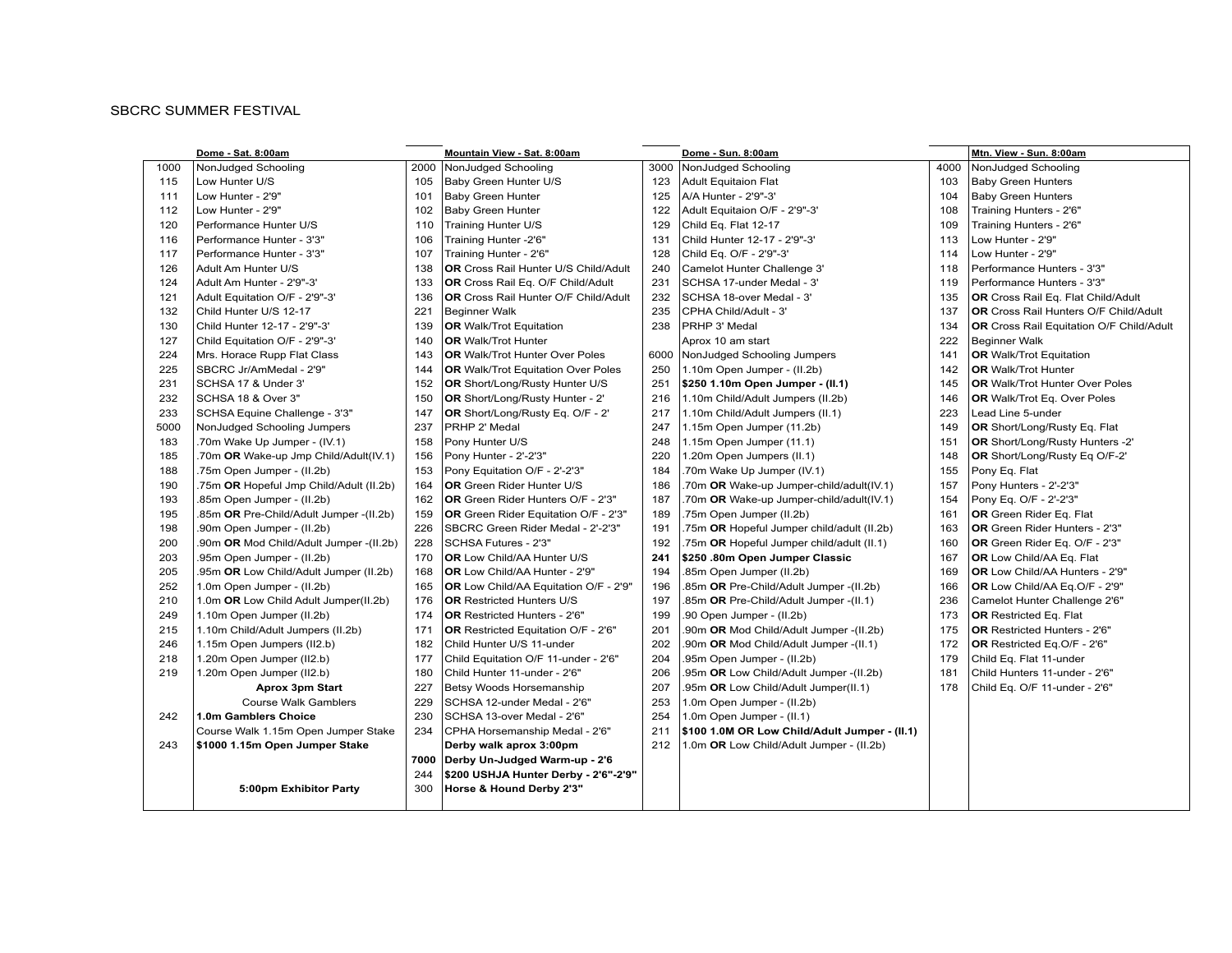### Back To School 2 Ring

|      | Dome - Sat. 8:00am                      |      | <b>Mountain View - Sat. 8:00am</b>          |     | Dome - Sun. 8:00am                            |     | Mtn. View - Sun. 8:00am                         |
|------|-----------------------------------------|------|---------------------------------------------|-----|-----------------------------------------------|-----|-------------------------------------------------|
| 1000 | NonJudged Schooling                     | 2000 | NonJudged Schooling                         |     | 3000 NonJudged Schooling                      |     | 4000 NonJudged Schooling                        |
| 115  | Low Hunter U/S                          | 105  | Baby Green Hunter U/S                       | 123 | <b>Adult Equitaion Flat</b>                   | 103 | <b>Baby Green Hunters</b>                       |
| 111  | Low Hunter - 2'9"                       | 101  | <b>Baby Green Hunter</b>                    | 125 | A/A Hunter - 2'9"-3'                          | 104 | <b>Baby Green Hunters</b>                       |
| 112  | Low Hunter - 2'9"                       | 102  | <b>Baby Green Hunter</b>                    | 122 | Adult Equitaion O/F - 2'9"-3'                 | 108 | Training Hunters - 2'6"                         |
| 120  | Performance Hunter U/S                  | 110  | Training Hunter U/S                         | 129 | Child Eq. Flat 12-17                          | 109 | Training Hunters - 2'6"                         |
| 116  | Performance Hunter - 3'3"               | 106  | Training Hunter -2'6"                       | 131 | Child Hunter 12-17 - 2'9"-3'                  | 113 | Low Hunter - 2'9"                               |
| 117  | Performance Hunter - 3'3"               | 107  | Training Hunter - 2'6"                      | 128 | Child Eq. O/F - 2'9"-3'                       | 114 | Low Hunter - 2'9"                               |
| 126  | Adult Am Hunter U/S                     | 138  | <b>OR</b> Cross Rail Hunter U/S Child/Adult | 240 | Camelot Hunter Challenge 3'                   | 118 | Performance Hunters - 3'3"                      |
| 124  | Adult Am Hunter - 2'9"-3'               | 133  | OR Cross Rail Eq. O/F Child/Adult           | 231 | SCHSA 17-under Medal - 3'                     | 119 | Performance Hunters - 3'3"                      |
| 121  | Adult Equitation O/F - 2'9"-3'          | 136  | <b>OR</b> Cross Rail Hunter O/F Child/Adult | 232 | SCHSA 18-over Medal - 3'                      | 135 | <b>OR</b> Cross Rail Eq. Flat Child/Adult       |
| 132  | Child Hunter U/S 12-17                  | 221  | <b>Beginner Walk</b>                        | 235 | CPHA Child/Adult - 3'                         | 137 | <b>OR</b> Cross Rail Hunters O/F Child/Adult    |
| 130  | Child Hunter 12-17 - 2'9"-3'            | 139  | <b>OR</b> Walk/Trot Equitation              | 238 | PRHP 3' Medal                                 | 134 | <b>OR</b> Cross Rail Equitation O/F Child/Adult |
| 127  | Child Equitation O/F - 2'9"-3'          | 140  | <b>OR</b> Walk/Trot Hunter                  |     | Aprox 10 am start                             | 222 | Beginner Walk                                   |
| 224  | Mrs. Horace Rupp Flat Class             | 143  | <b>OR</b> Walk/Trot Hunter Over Poles       |     | 6000 NonJudged Schooling Jumpers              | 141 | <b>OR</b> Walk/Trot Equitation                  |
| 225  | SBCRC Jr/AmMedal - 2'9"                 | 144  | <b>OR</b> Walk/Trot Equitation Over Poles   | 250 | 1.10m Open Jumper - (II.2b)                   | 142 | <b>OR</b> Walk/Trot Hunter                      |
| 231  | SCHSA 17 & Under 3'                     | 152  | OR Short/Long/Rusty Hunter U/S              | 251 | \$250 1.10m Open Jumper - (II.1)              | 145 | <b>OR</b> Walk/Trot Hunter Over Poles           |
| 232  | SCHSA 18 & Over 3"                      | 150  | OR Short/Long/Rusty Hunter - 2'             | 216 | 1.10m Child/Adult Jumpers (II.2b)             | 146 | OR Walk/Trot Eq. Over Poles                     |
| 233  | SCHSA Equine Challenge - 3'3"           | 147  | OR Short/Long/Rusty Eq. O/F - 2'            | 217 | 1.10m Child/Adult Jumpers (II.1)              | 223 | Lead Line 5-under                               |
| 5000 | NonJudged Schooling Jumpers             | 237  | PRHP 2' Medal                               | 247 | 1.15m Open Jumper (11.2b)                     | 149 | OR Short/Long/Rusty Eq. Flat                    |
| 183  | .70m Wake Up Jumper - (IV.1)            | 158  | Pony Hunter U/S                             | 248 | 1.15m Open Jumper (11.1)                      | 151 | OR Short/Long/Rusty Hunters -2'                 |
| 185  | .70m OR Wake-up Jmp Child/Adult(IV.1)   | 156  | Pony Hunter - 2'-2'3"                       | 220 | 1.20m Open Jumpers (II.1)                     | 148 | OR Short/Long/Rusty Eq O/F-2'                   |
| 188  | .75m Open Jumper - (II.2b)              | 153  | Pony Equitation O/F - 2'-2'3"               | 184 | .70m Wake Up Jumper (IV.1)                    | 155 | Pony Eq. Flat                                   |
| 190  | .75m OR Hopeful Jmp Child/Adult (II.2b) | 164  | <b>OR</b> Green Rider Hunter U/S            | 186 | .70m OR Wake-up Jumper-child/adult(IV.1)      | 157 | Pony Hunters - 2'-2'3"                          |
| 193  | .85m Open Jumper - (II.2b)              | 162  | <b>OR</b> Green Rider Hunters O/F - 2'3"    | 187 | .70m OR Wake-up Jumper-child/adult(IV.1)      | 154 | Pony Eq. O/F - 2'-2'3"                          |
| 195  | .85m OR Pre-Child/Adult Jumper -(II.2b) | 159  | <b>OR</b> Green Rider Equitation O/F - 2'3" | 189 | .75m Open Jumper (II.2b)                      | 161 | <b>OR</b> Green Rider Eq. Flat                  |
| 198  | .90m Open Jumper - (II.2b)              | 226  | SBCRC Green Rider Medal - 2'-2'3"           | 191 | .75m OR Hopeful Jumper child/adult (II.2b)    | 163 | OR Green Rider Hunters - 2'3"                   |
| 200  | .90m OR Mod Child/Adult Jumper -(II.2b) | 228  | SCHSA Futures - 2'3"                        | 192 | .75m OR Hopeful Jumper child/adult (II.1)     | 160 | OR Green Rider Eq. O/F - 2'3"                   |
| 203  | 95m Open Jumper - (II.2b)               | 170  | OR Low Child/AA Hunter U/S                  | 241 | \$250 .80m Open Jumper Classic                | 167 | OR Low Child/AA Eq. Flat                        |
| 205  | 95m OR Low Child/Adult Jumper (II.2b)   | 168  | <b>OR</b> Low Child/AA Hunter - 2'9"        | 194 | .85m Open Jumper (II.2b)                      | 169 | <b>OR</b> Low Child/AA Hunters - 2'9"           |
| 252  | 1.0m Open Jumper - (II.2b)              | 165  | OR Low Child/AA Equitation O/F - 2'9"       | 196 | .85m OR Pre-Child/Adult Jumper -(II.2b)       | 166 | OR Low Child/AA Eq.O/F - 2'9"                   |
| 210  | 1.0m OR Low Child Adult Jumper(II.2b)   | 176  | <b>OR Restricted Hunters U/S</b>            | 197 | .85m OR Pre-Child/Adult Jumper -(II.1)        | 236 | Camelot Hunter Challenge 2'6"                   |
| 249  | 1.10m Open Jumper (II.2b)               | 174  | OR Restricted Hunters - 2'6"                | 199 | .90 Open Jumper - (II.2b)                     | 173 | <b>OR</b> Restricted Eq. Flat                   |
| 215  | 1.10m Child/Adult Jumpers (II.2b)       | 171  | OR Restricted Equitation O/F - 2'6"         | 201 | .90m OR Mod Child/Adult Jumper -(II.2b)       | 175 | OR Restricted Hunters - 2'6"                    |
| 246  | 1.15m Open Jumpers (II2.b)              | 182  | Child Hunter U/S 11-under                   | 202 | .90m OR Mod Child/Adult Jumper -(II.1)        | 172 | OR Restricted Eq.O/F - 2'6"                     |
| 218  | 1.20m Open Jumper (II2.b)               | 177  | Child Equitation O/F 11-under - 2'6"        | 204 | .95m Open Jumper - (II.2b)                    | 179 | Child Eq. Flat 11-under                         |
| 219  | 1.20m Open Jumper (II2.b)               | 180  | Child Hunter 11-under - 2'6"                | 206 | .95m OR Low Child/Adult Jumper -(II.2b)       | 181 | Child Hunters 11-under - 2'6"                   |
|      | <b>Approx 3pm Start</b>                 | 227  | Betsy Woods Horsemanship                    | 207 | .95m OR Low Child/Adult Jumper(II.1)          | 178 | Child Eq. O/F 11-under - 2'6"                   |
|      | Course Walk 1.15m Derby                 | 229  | SCHSA 12-under Medal - 2'6"                 | 253 | 1.0m Open Jumper - (II.2b)                    |     |                                                 |
|      |                                         | 230  | SCHSA 13-over Medal - 2'6"                  | 254 | 1.0m Open Jumper - (II.1)                     |     |                                                 |
| 243  | \$500 1.15m Open Jumper Stake           | 234  | CPHA Horsemanship Medal - 2'6"              | 211 | \$100 1.0M OR Low Child/Adult Jumper - (II.1) |     |                                                 |
|      |                                         |      |                                             | 212 | 1.0m OR Low Child/Adult Jumper - (II.2b)      |     |                                                 |
|      |                                         |      | Derby walk aprox 3:00pm                     |     |                                               |     |                                                 |
|      |                                         | 7000 | Un-Judged Warm-up - 2'6                     |     |                                               |     |                                                 |
|      |                                         | 244  | \$200 USHJA Hunter Derby - 2'6"-2'9"        |     |                                               |     |                                                 |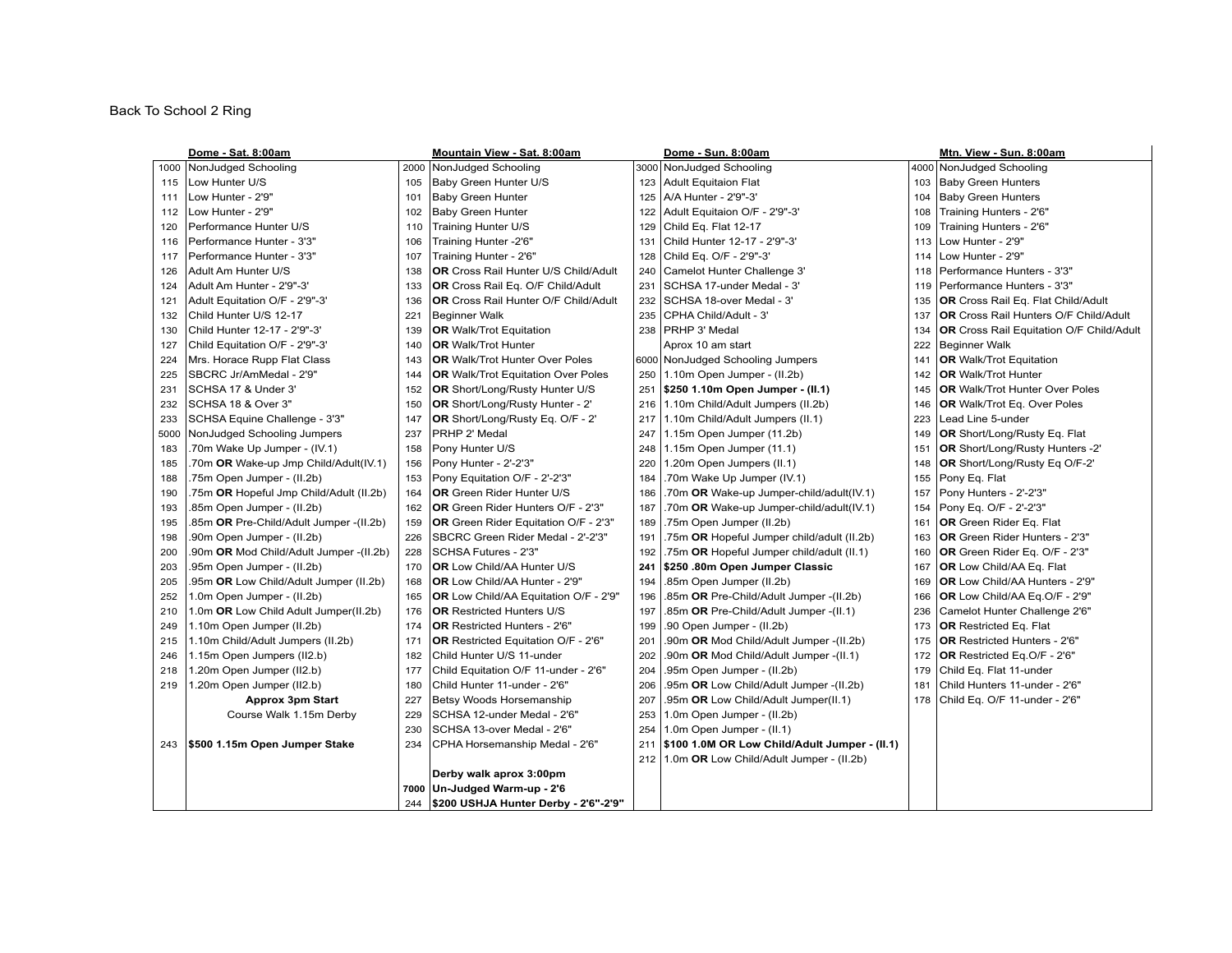### **SBCRC FALL CLASSIC**

|      | Dome - Sat. 8:00am                      |     | Mountain View - Sat. 8:00am                 |      | Dome - Sun. 8:00am                            |     | Mtn. View - Sun. 8:00am                         |
|------|-----------------------------------------|-----|---------------------------------------------|------|-----------------------------------------------|-----|-------------------------------------------------|
|      | 1000 NonJudged Schooling                |     | 2000 NonJudged Schooling                    | 3000 | NonJudged Schooling                           | 600 | un-judged medal final Warm-up Jr/Am             |
| 115  | Low Hunter U/S                          | 105 | Baby Green Hunter U/S                       | 123  | <b>Adult Equitaion Flat</b>                   | 602 | SBCRC Green Rider Medal Finals                  |
| 111  | Low Hunter - 2'9"                       | 101 | <b>Baby Green Hunter</b>                    | 125  | A/A Hunter - 2'9"-3'                          | 603 | Betsy Woods Horsemanship Finals                 |
| 112  | Low Hunter - 2'9"                       | 102 | <b>Baby Green Hunter</b>                    | 122  | Adult Equitaion O/F - 2'9"-3'                 |     | 4000 NonJudged Schooling                        |
| 120  | Performance Hunter U/S                  | 110 | Training Hunter U/S                         | 129  | Child Eq. Flat 12-17                          | 103 | <b>Baby Green Hunters</b>                       |
| 116  | Performance Hunter - 3'3"               | 106 | Training Hunter -2'6"                       | 131  | Child Hunter 12-17 - 2'9"-3'                  | 104 | <b>Baby Green Hunters</b>                       |
| 117  | Performance Hunter - 3'3"               | 107 | Training Hunter - 2'6"                      | 128  | Child Eq. O/F - 2'9"-3'                       | 108 | Training Hunters - 2'6"                         |
| 126  | Adult Am Hunter U/S                     | 138 | <b>OR</b> Cross Rail Hunter U/S Child/Adult | 240  | Camelot Hunter Challenge 3'                   | 109 | Training Hunters - 2'6"                         |
| 124  | Adult Am Hunter - 2'9"-3'               | 133 | OR Cross Rail Eq. O/F Child/Adult           | 231  | SCHSA 17-under Medal - 3'                     | 113 | Low Hunter - 2'9"                               |
| 121  | Adult Equitation O/F - 2'9"-3'          | 136 | <b>OR</b> Cross Rail Hunter O/F Child/Adult | 232  | SCHSA 18-over Medal - 3'                      | 114 | Low Hunter - 2'9"                               |
| 132  | Child Hunter U/S 12-17                  | 221 | <b>Beginner Walk</b>                        | 235  | CPHA Child/Adult - 3'                         | 118 | Performance Hunters - 3'3"                      |
| 130  | Child Hunter 12-17 - 2'9"-3'            | 139 | <b>OR</b> Walk/Trot Equitation              | 238  | PRHP 3' Medal                                 | 119 | Performance Hunters - 3'3"                      |
| 127  | Child Equitation O/F - 2'9"-3'          | 140 | <b>OR</b> Walk/Trot Hunter                  |      | Aprox 10 am start                             | 135 | OR Cross Rail Eq. Flat Child/Adult              |
| 224  | Mrs. Horace Rupp Flat Class             | 143 | <b>OR</b> Walk/Trot Hunter Over Poles       | 6000 | NonJudged Schooling Jumpers                   | 137 | OR Cross Rail Hunters O/F Child/Adult           |
| 225  | SBCRC Jr/AmMedal - 2'9"                 | 144 | <b>OR</b> Walk/Trot Equitation Over Poles   | 250  | 1.10m Open Jumper - (II.2b)                   | 134 | <b>OR</b> Cross Rail Equitation O/F Child/Adult |
| 231  | SCHSA 17 & Under 3'                     | 152 | OR Short/Long/Rusty Hunter U/S              | 251  | \$250 1.10m Open Jumper - (II.1)              | 222 | <b>Beginner Walk</b>                            |
| 232  | SCHSA 18 & Over 3"                      | 150 | <b>OR</b> Short/Long/Rusty Hunter - 2'      | 216  | 1.10m Child/Adult Jumpers (II.2b)             | 141 | <b>OR</b> Walk/Trot Equitation                  |
| 233  | SCHSA Equine Challenge - 3'3"           | 147 | OR Short/Long/Rusty Eq. O/F - 2'            | 217  | 1.10m Child/Adult Jumpers (II.1)              | 142 | <b>OR</b> Walk/Trot Hunter                      |
| 5000 | NonJudged Schooling Jumpers             | 237 | PRHP 2' Medal                               | 247  | 1.15m Open Jumper (11.2b)                     | 145 | <b>OR</b> Walk/Trot Hunter Over Poles           |
| 183  | .70m Wake Up Jumper - (IV.1)            | 158 | Pony Hunter U/S                             | 248  | 1.15m Open Jumper (11.1)                      | 146 | OR Walk/Trot Eq. Over Poles                     |
| 185  | .70m OR Wake-up Jmp Child/Adult(IV.1)   | 156 | Pony Hunter - 2'-2'3"                       | 220  | 1.20m Open Jumpers (II.1)                     | 223 | Lead Line 5-under                               |
| 188  | .75m Open Jumper - (II.2b)              | 153 | Pony Equitation O/F - 2'-2'3"               | 184  | .70m Wake Up Jumper (IV.1)                    | 149 | <b>OR</b> Short/Long/Rusty Eq. Flat             |
| 190  | .75m OR Hopeful Jmp Child/Adult (II.2b) | 164 | OR Green Rider Hunter U/S                   | 186  | .70m OR Wake-up Jumper-child/adult(IV.1)      | 151 | <b>OR</b> Short/Long/Rusty Hunters -2'          |
| 193  | .85m Open Jumper - (II.2b)              | 162 | OR Green Rider Hunters O/F - 2'3"           | 187  | .70m OR Wake-up Jumper-child/adult(IV.1)      | 148 | OR Short/Long/Rusty Eq O/F-2'                   |
| 195  | .85m OR Pre-Child/Adult Jumper -(II.2b) | 159 | OR Green Rider Equitation O/F - 2'3"        | 189  | .75m Open Jumper (II.2b)                      | 155 | Pony Eq. Flat                                   |
| 198  | .90m Open Jumper - (II.2b)              | 226 | SBCRC Green Rider Medal - 2'-2'3"           | 191  | .75m OR Hopeful Jumper child/adult (II.2b)    | 157 | Pony Hunters - 2'-2'3"                          |
| 200  | .90m OR Mod Child/Adult Jumper -(II.2b) | 228 | SCHSA Futures - 2'3"                        | 192  | .75m OR Hopeful Jumper child/adult (II.1)     | 154 | Pony Eq. O/F - 2'-2'3"                          |
| 203  | .95m Open Jumper - (II.2b)              | 170 | <b>OR Low Child/AA Hunter U/S</b>           | 241  | \$250.80m Open Jumper Classic                 | 161 | <b>OR</b> Green Rider Eq. Flat                  |
| 205  | .95m OR Low Child/Adult Jumper (II.2b)  | 168 | OR Low Child/AA Hunter - 2'9"               | 194  | .85m Open Jumper (II.2b)                      | 163 | <b>OR</b> Green Rider Hunters - 2'3"            |
| 252  | 1.0m Open Jumper - (II.2b)              | 165 | OR Low Child/AA Equitation O/F - 2'9"       | 196  | .85m OR Pre-Child/Adult Jumper -(II.2b)       | 160 | OR Green Rider Eq. O/F - 2'3"                   |
| 210  | 1.0m OR Low Child Adult Jumper(II.2b)   | 176 | <b>OR Restricted Hunters U/S</b>            | 197  | .85m OR Pre-Child/Adult Jumper -(II.1)        | 167 | <b>OR</b> Low Child/AA Eq. Flat                 |
| 249  | 1.10m Open Jumper (II.2b)               | 174 | <b>OR</b> Restricted Hunters - 2'6"         | 199  | .90 Open Jumper - (II.2b)                     | 169 | OR Low Child/AA Hunters - 2'9"                  |
| 215  | 1.10m Child/Adult Jumpers (II.2b)       | 171 | OR Restricted Equitation O/F - 2'6"         | 201  | .90m OR Mod Child/Adult Jumper -(II.2b)       | 166 | OR Low Child/AA Eq.O/F - 2'9"                   |
| 246  | 1.15m Open Jumpers (II2.b)              | 182 | Child Hunter U/S 11-under                   | 202  | .90m OR Mod Child/Adult Jumper -(II.1)        | 236 | Camelot Hunter Challenge 2'6"                   |
| 218  | 1.20m Open Jumper (II2.b)               | 177 | Child Equitation O/F 11-under - 2'6"        | 204  | .95m Open Jumper - (II.2b)                    | 173 | <b>OR</b> Restricted Eq. Flat                   |
| 219  | 1.20m Open Jumper (II2.b)               | 180 | Child Hunter 11-under - 2'6"                | 206  | .95m OR Low Child/Adult Jumper -(II.2b)       | 175 | OR Restricted Hunters - 2'6"                    |
|      | <b>Aprox 3pm Start</b>                  | 227 | Betsy Woods Horsemanship                    | 207  | .95m OR Low Child/Adult Jumper(II.1)          | 172 | OR Restricted Eq.O/F - 2'6"                     |
|      | Course Walk Finasl and Rotating Rider   | 229 | SCHSA 12-under Medal - 2'6"                 | 253  | 1.0m Open Jumper - (II.2b)                    | 179 | Child Eq. Flat 11-under                         |
| 601  | SBCRC Jr/AmMedal Final - 2'9"           | 230 | SCHSA 13-over Medal - 2'6"                  | 254  | 1.0m Open Jumper - (II.1)                     | 181 | Child Hunters 11-under - 2'6"                   |
| 501  | Rotating Rider Costume Class            | 234 | CPHA Horsemanship Medal - 2'6"              | 211  | \$100 1.0M OR Low Child/Adult Jumper - (II.1) | 178 | Child Eq. O/F 11-under - 2'6"                   |
|      |                                         |     |                                             | 212  | 1.0m OR Low Child/Adult Jumper - (II.2b)      |     |                                                 |
|      | <b>Tack Room Award Judging</b>          |     | Derby walk aprox 3:00pm                     |      |                                               |     |                                                 |
|      |                                         |     | 7000 Derby Un-Judged Warm-up - 2'6          |      |                                               |     |                                                 |
|      | 5:00pm Exhibitor Party                  | 244 | \$200 USHJA Hunter Derby - 2'6"-2'9"        |      |                                               |     |                                                 |
|      |                                         |     | 502 Costume Class                           |      |                                               |     |                                                 |